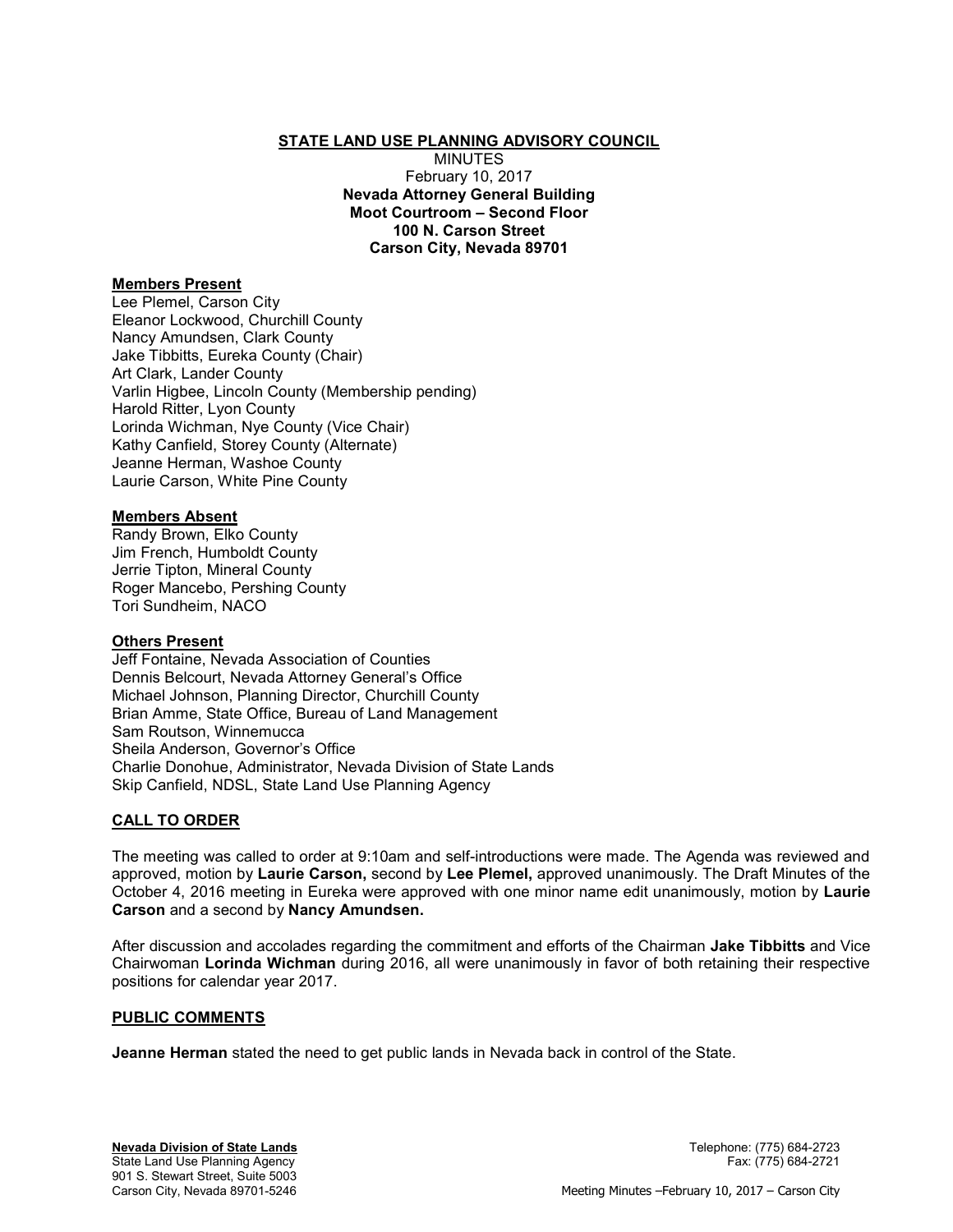## RS2477 ROADS WORK SESSION

Due to other unavoidable commitments, the Deputy Attorney General Wayne Howle was unable to attend and this item was tabled until next meeting. Prior to tabling, Lorinda Wichman reiterated the need to support HR.4313, currently under review in Congress. This bill, if approved, could help resolve RS2477 issues in the West. The bill includes three pages of helpful RS2477 history, provides for clear procedures including the need to meet legal standards, includes specification for meeting criteria and providing proof, and includes a 25-year period to get the road designations completed. The statute of limitations is proposed to be waived and there is the inclusion of categories of evidence which is very helpful.

## ANNEXATION ISSUES BETWEEN CITIES AND COUNTIES

Nancy Amundsen mentioned AB 48, currently under review in the Legislative session. There have been issues in the northwest unincorporated area of Las Vegas in the "Estate Lot" residential areas. These are half acre to two acre lots. For a number of years Clark County has been trying to preserve these more rural equestrian neighborhoods from higher density encroachment caused by City of Las Vegas annexations. In 2002 an interlocal agreement was approved between the City and County to discourage annexations in that area. The agreement also required that densities be maintained in the area similar to the existing rural preservation district character. The agreement was renegotiated in 2008 with no changes. When time came for renegotiations in 2013, consensus could not be made with the City of Las Vegas to maintain the agreement. A change of leadership at the City no longer supported the agreement and wanted to pursue annexations and higher densities with urban services. The City wanted planning control over the area. Negotiations fell apart and the City declined to renew the interlocal agreement. Annexations and higher density development commenced and existing residents were upset. At the time, sewer would be provided by the City to any properties in the service area, including County parcels, without requiring annexation. This policy was then changed by the City by amending their service area to only those properties that are within the City (annexed). This created an issue for many property owners who wanted to develop their County estate lot parcels, the sewer was in the street, but now the City would not allow hook up unless they annexed. The Lone Mountain Planning Area has three provisions. One, if a property owner feels that they have been annexed without their approval, they can go to the County Commission and the County Commission can deem the annexation null, which would allow the district attorney to sue. Two, if a property owner wanted to hook up to the sewer in the street in front of their parcel and couldn't, they could come before the County Commission and the Commission could state the property owner was allowed to hook up and dictate that the district attorney could sue. Third, if a property owner voluntarily annexed into the City and wanted to increase the density, the County would notify them that they are in conflict with the adopted Lone Mountain Planning Area policies. This all led to a bill draft request by the County resulting in AB 48. However, due to timing of submittal of the BDR and the approval of the interlocal agreement, the County could not rescind the BDR. The County does not want to support AB 48 since the agreement is now in place.

AB 48 was summarized by the Legislative Counsel Bureau as follows:

Under existing law, the provision of services by a public or municipal utility to real property located outside of the city but within the service area of the utility may not be conditioned upon the property owner agreeing to the annexation of the property to the city served by the utility. (NRS 266.293, 268.4107) Sections 1 and 5 of this bill define such a "service area" to include all real property located within the boundaries of the city and located outside the boundaries of the city for which a connection to the utility can be made at a point located within 1,500 feet of any part of the existing system of the utility. Sections 1 and 5 also: (1) prohibit the denial or restriction of service by the utility to real property because the real property is located outside the boundaries of the city; and (2) prohibit a city and utility from charging an owner of real property located within the service area of the utility but outside the boundaries of the city a different rate or fee than the rates or fees charged to owners of real property located within the service area of the utility and the boundaries of the city. Existing law provides for the annexation of unincorporated territory by a city located in a county whose population is 700,000 or more (currently Clark County). (NRS 268.570-268.608) Section 3 of this bill provides that such a city is prohibited from annexing real property if: (1) the provision of services to the property by a public or municipal utility has been unlawfully conditioned upon the property owner agreeing to the annexation or denied or restricted because the property is located outside the boundaries of the city; (2) the annexation violates the terms of any written agreement between the county and city; (3) the annexation includes public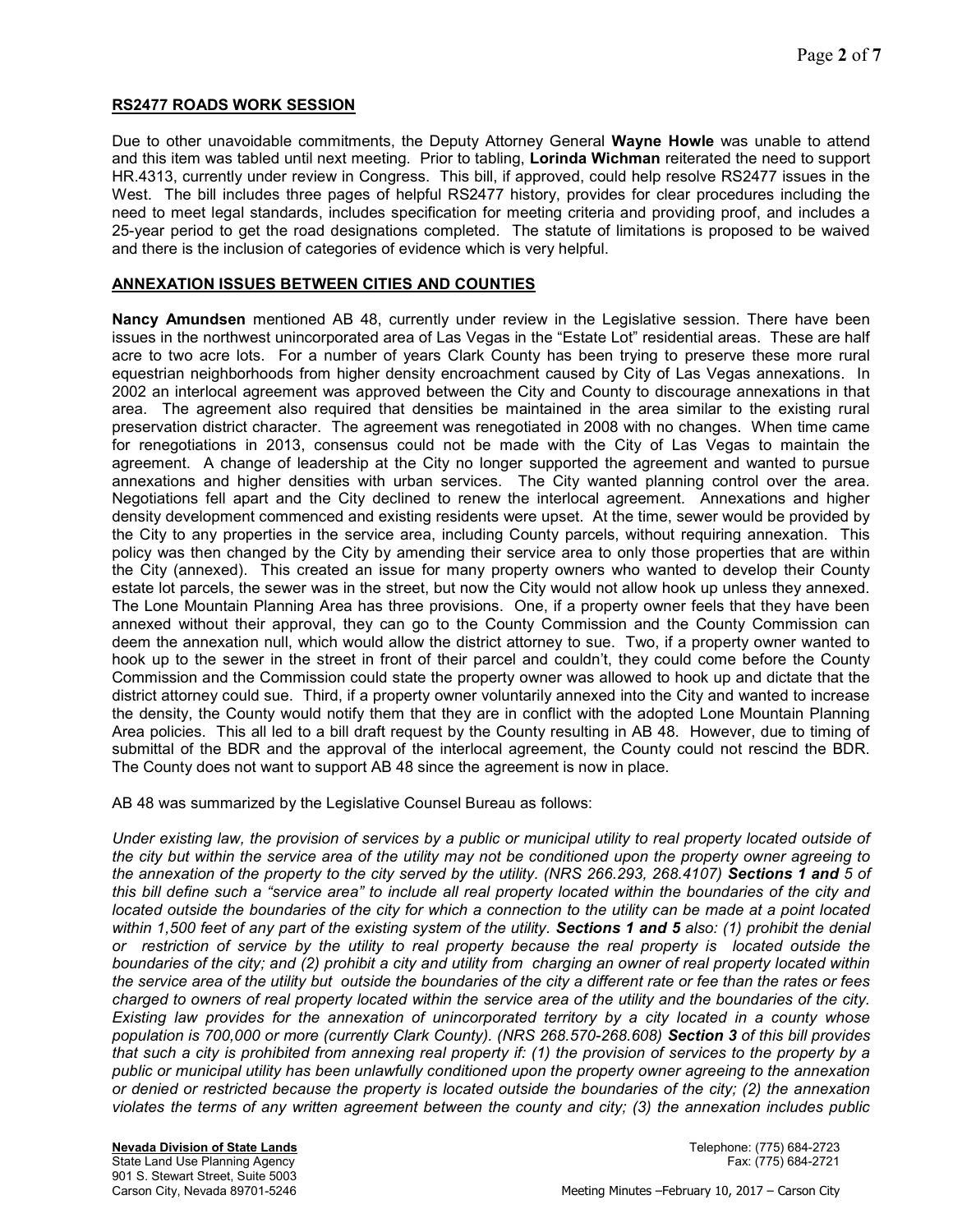land about which the county has a lease with the Bureau of Land Management for a recreational or public purpose; or (4) the city intends to use certain annexation procedures but the property does not meet the requirements for the city to use such procedures. Section 3 also authorizes the board of county commissioners to detach the property from the city if the annexation occurred in violation of these restrictions. Section 4 of this bill sets forth the procedures for the board to detach such property. Under existing law, the governing body of a city must provide notice to certain property owners before it decides whether to approve a proposed amendment to the boundary of a zoning district or a zoning designation. Section 8 of this bill requires a city in a county whose population is 700,000 or more (currently Clark County) to also provide notice to the board of county commissioners if: (1) the proposed amendment involves a change that would increase the density or intensity with which a parcel of land may be used; (2) the parcel of land was annexed by the city less than 2 years before the date of the application for the amendment; and (3) on the date of annexation, the density or intensity with which the parcel could have been used pursuant to the county's zoning district or designation was less than the density or intensity requested in the application. Section 8 also provides that if the city approves an increase in the density or intensity with which the parcel may be used, the increase may not take effect until 2 years after the date that the parcel was annexed unless the board of county commissioners agrees to an earlier effective date.

#### UPDATE ON AMENDMENT TO THE BLM'S DEIS FOR THE PROPOSED SAGEBRUSH FOCAL AREA WITHDRAWAL

Brian Amme from the State office of the BLM provided a summary of the status of the proposal as follows:

**Background** 

Proposed Withdrawal of Sagebrush Focal Areas (SFAs) Recommended in 2015 Amended Land Use Plans Lands segregated September 24, 2015 Two year segregation, no extensions ~10 Million Acres Proposed in Six States: ID, MT, NV, OR, UT, and WY BLM and USFS lands: ~9.1M acres BLM ~0.9M acres Forest Service

Withdrawal Regs at 43 CFR Part 2300

Requires Mineral Potential Report (MPR) and environmental assessment USGS Conducted MPR Identified areas of high, moderate, low and no mineral resource potential Data used in the Reasonably Foreseeable Development and environmental assessment

Environmental Impact Statement (EIS)

EIS analysis selected due to high public interest and potential controversy BLM is lead agency Scoping conducted Sep 2015 to Jan 2016 Eight public meetings in Dec 2015 5,078 letters or other submittals were received Mineral Potential Report and Reasonably Foreseeable Development is basis for analysis Draft EIS released for 90-day public comment period in Dec 2016

What the proposed withdrawal would not do

Would not prohibit mining on lands within the proposed boundary. The proposed withdrawal protects valid existing rights.

Does not affect other BLM public land uses or National Forest System land uses such as grazing, leasing, mineral material sales or recreation.

## EIS Purpose & Need

The purpose is to protect the greater sage-grouse and its habitat from adverse effects of reasonably foreseeable locatable mineral exploration and mining, subject to valid existing rights.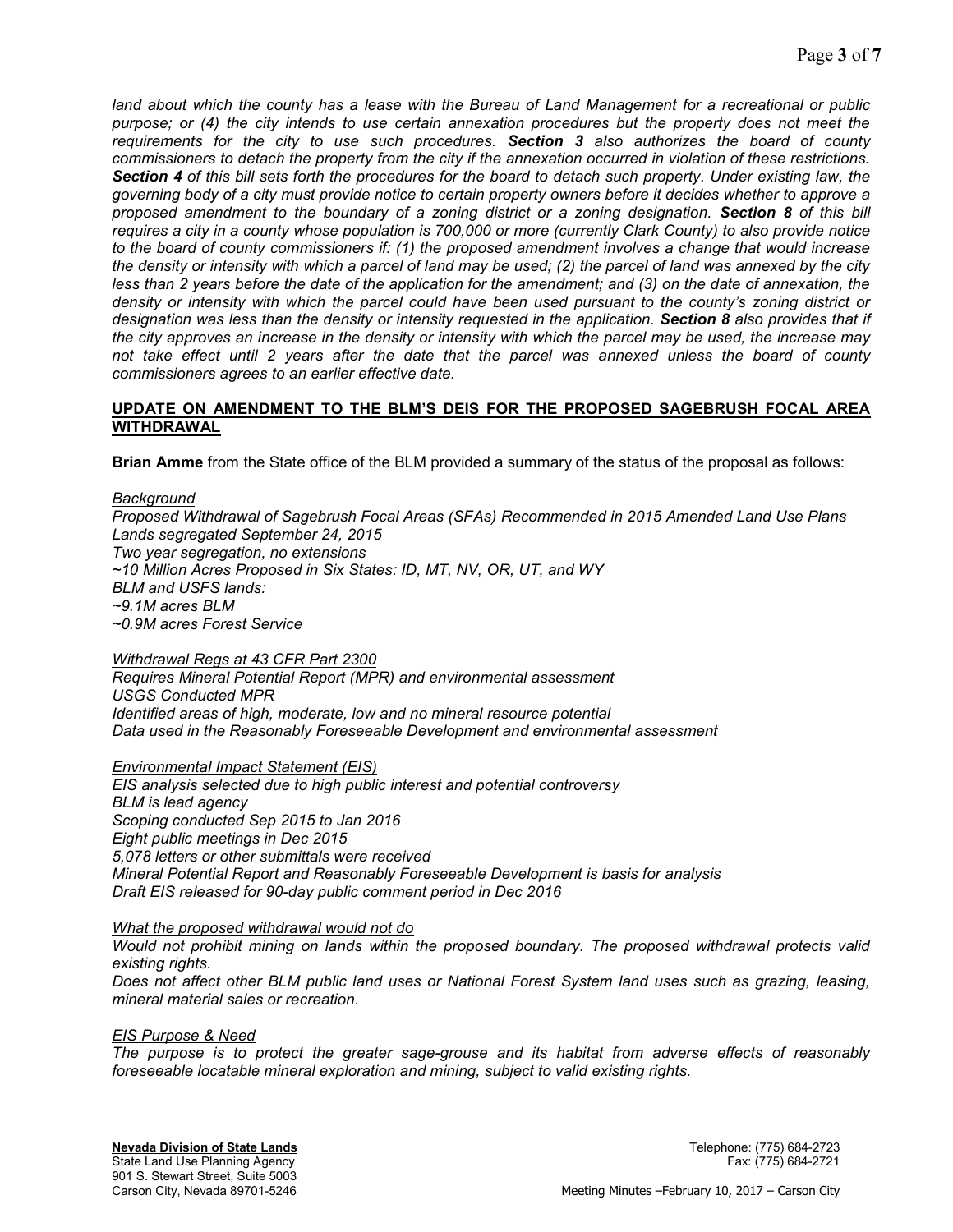The need is that only a withdrawal of these lands adequately constrains non-discretionary uses (i.e., mineral exploration and development related to hard rock mining) which could result in loss of critical sage-grouse habitat.

Alternatives With Detailed Analysis No Action Alternative Baseline for all alternatives comparison Proposed Action Withdraws ~10M acres All areas are within SFAs Subject to valid existing rights Remove Areas of High Mineral Potential (HMP) Alternative Removes ~559K acres of identified HMP areas

State of Nevada Alternative Proposed by Governor of Nevada Removes ~488K acres of HMP areas within SFAs Substitutes ~388K acres of high value habitat adjacent to SFAs State of Idaho Alternative Proposed by Governor of Idaho Removes ~538K acres of high and moderate mineral potential areas Note: No Preferred Alternative identified in the Draft EIS

Next Steps DEIS Public Comment Period 12/30/16 – 3/30/17 Public meetings scheduled for February 2017 Administrative Final EIS Review – June 2017 Final EIS – August 2017 Secretarial Decision – September 2017

The temporary segregation expires in September, 2017

Public Meetings Scheduled in Nevada on Tuesday February 21 in Sparks and Thursday February 23 in Elko.

After the summary, a discussion ensued amongst the members and staff was directed to draft a letter for the Chair's signature expressing support for a process that considers local plans and policies, and reflects issues that arise from NACO's involvement in reviewing the proposal. Also the letter will support the State alternative in the DEIS. Also discussed was the large withdrawal figure of over 300,000 acres and its potential negative impacts on multiple use interests.

Jake Tibbitts asked if the Duck Valley tribe had been consulted with and Brian Amme responded yes, the tribe was consulted as part of the outreach to the Shoshone Paiute tribe. Also asked was status of explorations in process and the reply was that in process exploration would continue if valid and existing rights were in place.

Laurie Carson stressed the need to support neighboring counties that are affected by the withdrawal because it will have an effect on the economy.

Sheila Anderson stressed the need to support the State alternative, which proposes an exchange of lands with limited mineral potential with lands that have good sage grouse habitat. The primary effort is also to support the no action alternative since this would have the least negative impacts on multiple use interests.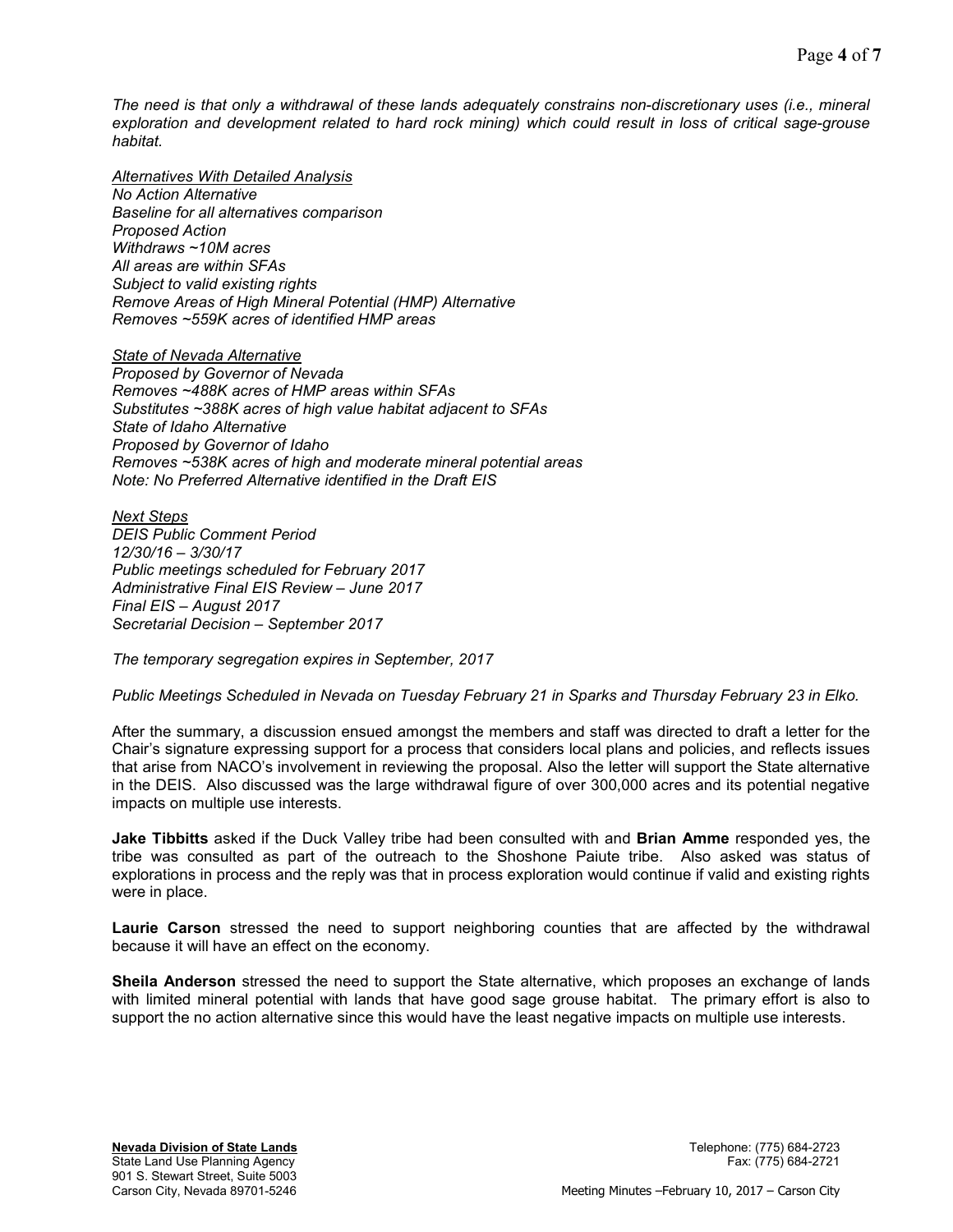# UPDATE ON BILL DRAFT REQUESTS RELEVANT TO SLUPAC

Members discussed a number of BDRs and associated bills.

BDR 22-796 is related to potential impacts to counties adjacent to economic development. Jeff Fontaine mentioned the Tesla gigafactory example, impacts to adjacent counties and the potential in the bill to require that adjacent counties provide impact reports on such developments. A discussion ensued that this provision may have difficulty gaining support amongst the counties due to limited staffing and the inability to review multiple projects in different jurisdictions.

Nancy Amundsen stated that Clark County is opposed to BDR 43, which would authorize local governments to enact ordinances allowing for marijuana social clubs, events and concert arenas to allow the public use of marijuana due to potential impacts regarding proximity to the Strip.

**Jake Tibbitts** discussed SB 73 which would revise provisions relating to conjunctive water management and tools for managing over appropriated groundwater basins and mentioned ongoing efforts in Diamond Valley.

Lorinda Wichman stressed that AB 43 was not a tax increase. AB 43, sponsored by NACO, revises provisions governing the partial abatement of taxes levied on residential and other property. She said that this is a county safety net for those times of economic downturn, for example, if assessed values drop, tax rates on those properties will only go down 3%.

**Jeanne Herman** mentioned AB 39 which would change the number of representatives on the Washoe Regional Planning Commission.

#### LESSONS LEARNED – COUNTY LAND BILLS

Jeanne Herman stated that the Washoe bill is on hold.

Laurie Carson stated that what was learned in White Pine County is the need to include potential associated land transfer and infrastructure costs in the original bill. Also, counties should make sure to scrutinize boundaries of proposed land transfers. She also stated that land bills can be a mixed blessing and cited SNPLMA, which has brought revenue to White Pine County for certain projects.

Nancy Amundsen said that sometimes, the only way to get things done is through an act of Congress.

Varlin Higbee expressed his displeasure with land bills due to drastic changes that occur once the bill is taken to Washington D.C.

#### COUNTY PLANNING ISSUES

Harold Ritter, Lyon County:

Expressed concern that the new State park along the Walker River was not vetted appropriately with Lyon County. Over 12,000 acres will be off the tax roll.

Jeanne Herman, Washoe County:

The County needs more capacity at the landfill due to an increase in refuse coming from California. Major flood issues county-wide.

Varlin Higbee, Lincoln County:

County is purchasing the landfill. Coyote Springs residential development should commence in 2018.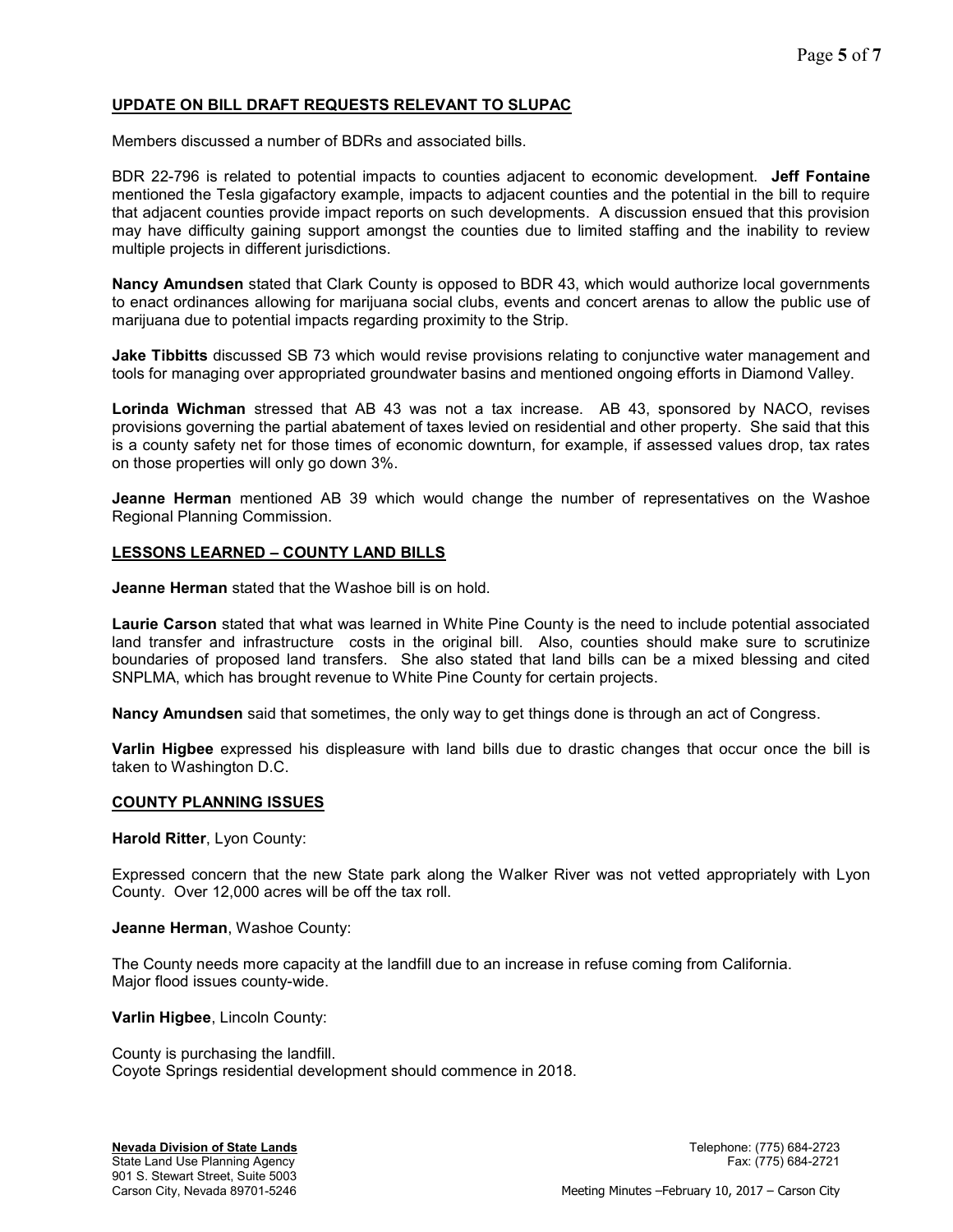# Jake Tibbitts, Eureka County:

The Diamond Valley Groundwater Management Plan is proceeding. This is a critical management area. Mining is slowly picking up with the addition of 155 new mining jobs. There is the potential for a 180-acre milling operation on private lands in Diamond Valley. The pending Congressional Review Act includes rescinding BLM's Planning 2.0.

#### Laurie Carson, White Pine County:

A new public safety/courthouse facility is proposed. Transfer of prisoners at the current historic courthouse is not always safe.

County supports HR 4313 which would clarify the process for reconciling the RS2477 issues.

#### Kathy Canfield, Storey County:

The County is conducting a damage assessment as a result of the storms and severe flooding that has occurred.

#### Eleanor Lockwood, Churchill County:

County s a cooperating agency on the proposed military lands withdrawal for NAS Fallon. Important for county and residents to be informed of a proposal of this scale. County signed a nondisclosure form but does not have any issues with the Open Meeting Law.

Lahontan Reservoir is completely full, releases are needed downstream after emergency clean out of some areas of the river channel are made.

#### Lorinda Wichman, Nye County:

Pahrump Basin #162 groundwater management study underway.

Potential at the Tonopah Airport for a plane fleet.

Bond wasn't obtained for a mill site cleanup that the County is now forced to deal with, multiple barrels of acid. Lack of a hospital issue in the County has not been resolved.

#### COUNCIL MEMBER COMMENTS COUNCIL DISCUSSION AND RECOMMENDATIONS/CHECK IN ON SLUPAC GOALS

Primary 2015-2017 SLUPAC focus areas:

- **RS2477 Roads Protocol (SB 456)**
- **EXECOUNTY NEPA Consistency Review Assistance**
- **Public Land Policy Plan Update Assistance and Outreach**
- SLUPAC and Counties Role and Inclusion in Development of a Statewide Water Management Plan (AB 198)
- **ACEC Procedures (AB 144)**

Next meeting will be TBD in May or June.

#### PUBLIC COMMENT

None

#### ADJOURNMENT

The meeting was adjourned at 12:32 pm.

Respectfully submitted,

Skip Canfield /s/

# Nevada Division of State Lands **Nevada Division of State Lands** Telephone: (775) 684-2723

901 S. Stewart Street, Suite 5003